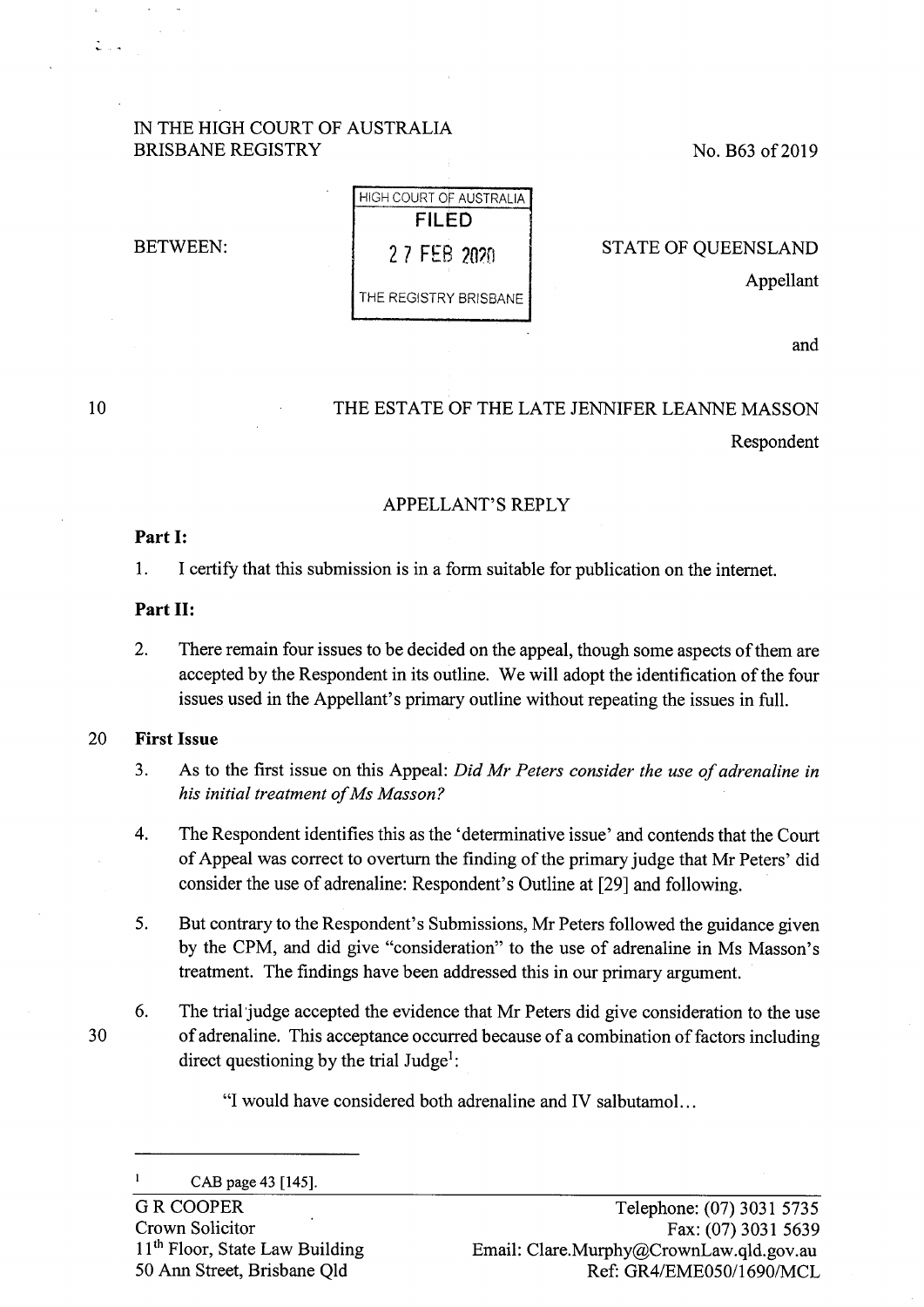So you're saying you would have considered the option of adrenaline. Do you recall actually considering it?--- Certainly. So if Jennifer was initially presenting bradycardic/hypotensive would have been straight into adrenaline so it certainly would have been considered. So both options would have been in my mind for preparation for my actions dependent on how she presented."

7. This evidence revealed what Mr Peters stated he would have done. His evidence described a process of clinical decision-making, this being what the CPM, fundamentally, required. The CPM did not use the descriptor *"in extremis"* which was a term employed by some medical witnesses (especially the Respondent's experts):

- a. Instead, the CPM asthma flowchart presented key clinical decision points clinical signs - contained in a diamond icon or icons. For the icon directly under the heading "Imminent Arrest" (the most serious presentation) Ms Masson, at time of initial treatment, did have one of these signs namely, GCS <12, but not others (that is, not bradycardia and not absent pulses).
- b. This presentation caused Mr Peters to administer 100% oxygen and assisted ventilation, being two of pre-hospital treatments listed in the shaded text to the right of the first diamond icon, 100% oxygen.. This is what the CPM suggests.
- c. Mr Peters also applied salbutamol. Contrary to the Respondent's Submission this, too, was appropriate practice under the CPM because
	- i. Henry J found that the CPM did not mandate adrenaline for every asthmatic in Imminent Arrest, and the Respondent states that it accepts the correctness of this<sup>2</sup>;
	- ii. The Adrenaline Drug Data Sheet<sup>3</sup> identifies the availability of salbutamol as a treatment option for Ms Masson;
	- iii. The explicit warnings carried by the CPM regarding use of adrenaline<sup>4</sup> were not the same as warnings for salbutamol.
- 8. This shows, not only was salbutamol an available treatment for Ms Masson according to the CPM but also that, Mr Peters' actions fulfilled the CPM requirements.
- <sup>30</sup>9. Henry J found, in effect, that Mr Peters, based on his training, experience, and preexisting knowledge of the CPM and Ms Masson's presenting condition, made a decision when treating Ms Masson which involved 'considering' adrenaline albeit an intuitive decision: see Reasons at [148]-[149]. At its heart, this involved the

20

10

! -2-

 $\overline{2}$ Respondent's Outline paragraph 2.

 $\overline{\mathbf{3}}$ Set out in paragraph 36(a) of the Appellant's Submissions.

<sup>4</sup>  Referenced at paragraph 36(b) of the Appellant's Submissions.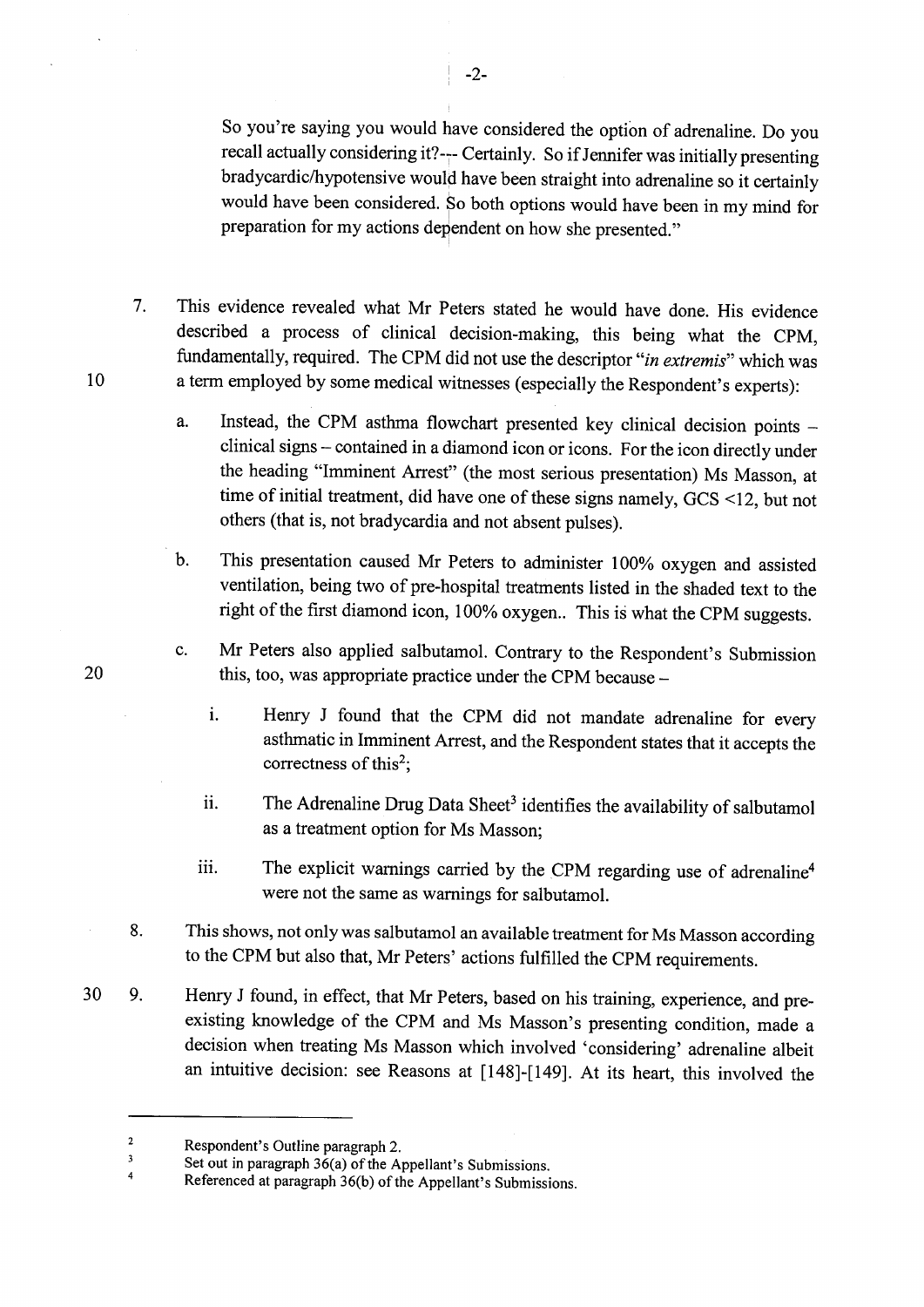Judge's acceptance of Mr Peters as a witness of truth, this being, essentially, a matter for the trial Judge alone.

10. In a number of places the Respondent contends that the consideration which the CPM called for required an explicit balancing of the benefits and adverse potential consequence of using of adrenaline compared with salbutamol: see Respondent outline at [37], [52]-[53]. The evidence relied on by the trial judge and which we have outlined above and in our primary argument shows that in the one minute Mr Peters had before he commenced administering salbutamol he took into account Ms Masson's presenting conditions which were the very things he knew to be relevant to the benefits or otherwise of administering the competing drugs.

# **Second Issue**

- 11. As to the second issue on Appeal: *Did the CPM, by calling for "consideration" of adrenaline, require its use in Ms Masson 's presenting circumstances?*
- 12. In its Submissions, the Respondent states that it accepts that:
	- a. the CPM was a flexible guideline which preserved Mr Peters' freedom to make a clinical decision<sup>5</sup>;
	- b. "in isolation" Mr Peters' decision to administer salbutamol to an asthmatic in imminent arrest was not inconsistent with the CPM and not necessarily a departure from the standard of a reasonable paramedic $^6;$
- c. the CPM did not mandate adrenaline for every asthmatic in "Imminent Arrest<sup>7</sup>".
- 13. Notwithstanding these concessions, the appeal outcome for which the Respondent contends is to the opposite effect namely that, for every case of imminent arrest under the CPM, adrenaline *was* required.
	- a. The Respondent submits that Mc Murdo JA found (and it seems to submit correctly) that the exercise of reasonable care required Mr Peters to be 'guided by the CPM" Respondent's argument at 32 and R [161].
	- b. The Respondent submits that the CPM represented the QAS's opinion of the preferred drug to be used: and seemingly supports the reasoning of Mc Murdo JA (at [162]) that for an ambulance officer in the position of Mr Peters "the required 'consideration' should have proceeded upon that premise."
	- c. Further, it is said that where adrenaline is the indicated drug according to the CPM, for Mr Peters to follow 'a body of medical opinion that adrenaline should not be used in a case such as this ... would have involved a failure to take

20

30

10

-3-

 $\sqrt{2}$ Respondent's Outline paragraph 19.

<sup>6</sup>  Respondent's Outline paragraph 19.

<sup>7</sup>  Respondent's Outline paragraph 2.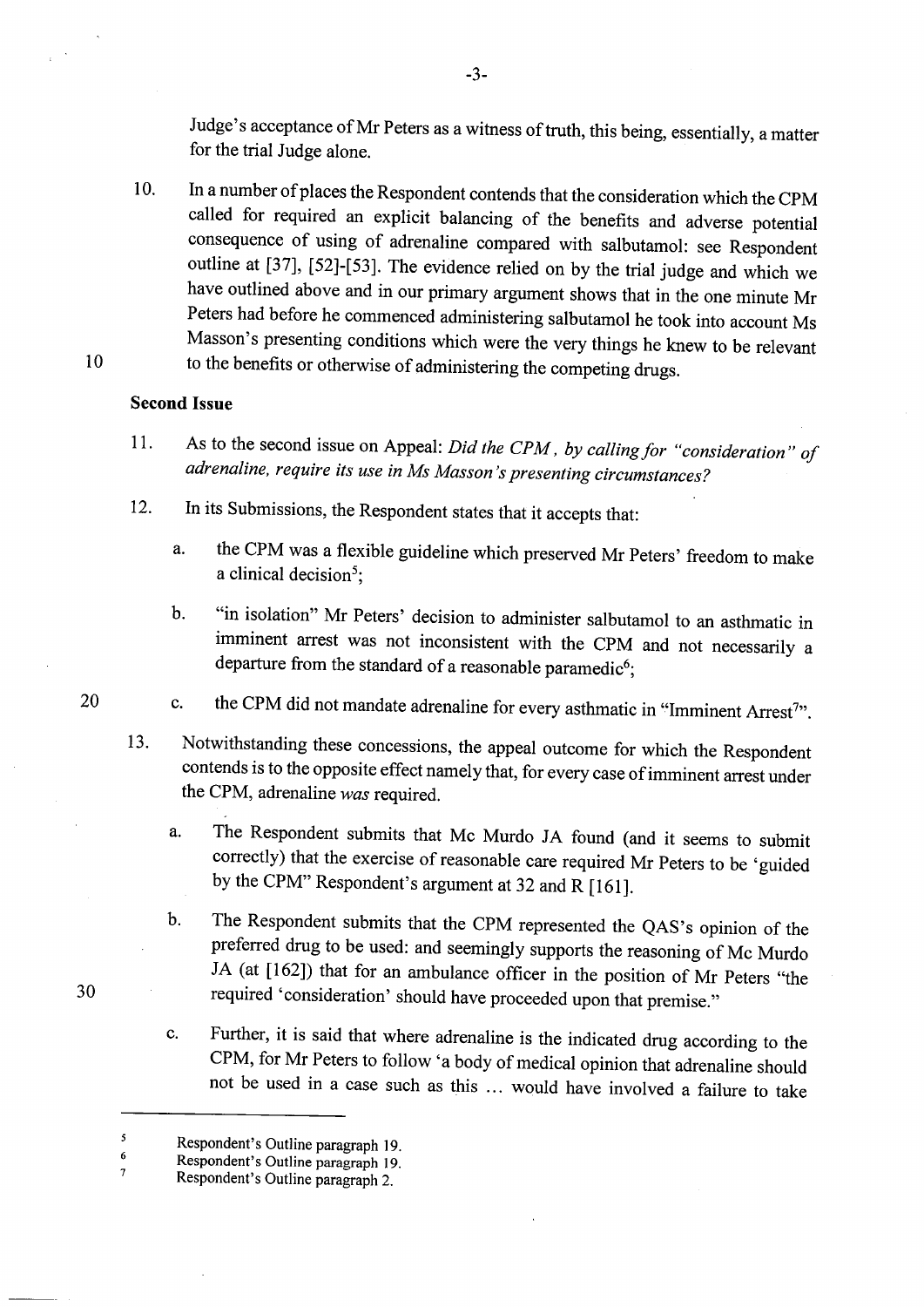reasonable care" per Mc Murdo JA at [164], and the Respondent's argument at [28].  $\blacksquare$ 

- 14. Indeed, in relation to the issue of causation (to which we shall return below) the Respondent submits that it is irrelevant to consider whether or not Mr Peters, had he considered the use of adrenaline (as the Respondent contends he did not do), would have administered salbutamol: Respondent's argument at [28]. But this can only be because the Respondent contends the only reasonable course was always to administer adrenaline.
- 15. However, it is not possible to discern, based on the Respondent's written material, 10 what features of Ms Masson's presentation required her treatment with adrenaline, and which distinguished her situation from others in "Imminent Arrest", where the CPM allows the flexibility which they concede it affords. Nor is it discernable what content is to be given to the requirement to 'consider' adrenaline.
	- 16. Accordingly, while the Respondent contends the CPM is a flexible guideline, its case on the Appellant's liability requires that it be treated in fact as mandating the treatment and not inviting 'consideration' at all.

**Third Issue:** *Was there a responsible body of opinion in the medical profession in 2002 to support administration of salbutamol to a patient with Ms Masson 's high heart rate and high blood pressure?* 

- <sup>20</sup>17. Paragraphs [38] to [58] of the Appellant's primary argument canvas extensively two, of three, issues relevant to this topic namely ( 1) What is the nature of the opinion relied upon in the Appellant's case; and (2) Was it relevant to Ms Masson?
	- 18. There is a third issue which is now raised by the Respondent in its argument: that is, the contemporaneity of the body of opinion on which the Appellant relies to 2002.
	- 19. The trial judge found that the body of medical opinion existed in 2002: see Reasons at 9.3. The Court of Appeal did not overturn the finding: see Reasons [161]. The notice of appeal in the Court of Appeal did not raise any challenge to the trial judge's findings as to the existence of the body of medical opinion or its currency in 2002.
	- 20. But in any event, there was ample evidence, at trial, to support the existence of the body of medical opinion (canvassed in the Appellant's primary outline) and its contemporaneity. Professor Brown (Exhibit 10, Page 15-6), Associate Professor Ramin (Exhibit 17, Pages 227 and 334), Keneally (T4-72.10-15), and Hucker (Exhibit 18, Paragraph 1(h)) each based their opinion on what was considered to have been the clinical knowledge and evidence-base available in 2002.

**Fourth Issue:** *Assuming the existence of the relevant body of medical opinion, was it correct for the Queensland Court of Appeal nonetheless to conclude that Mr Peters was negligent to act in accordance with it because, to do so, was not in accordance with the CPM?* 

30